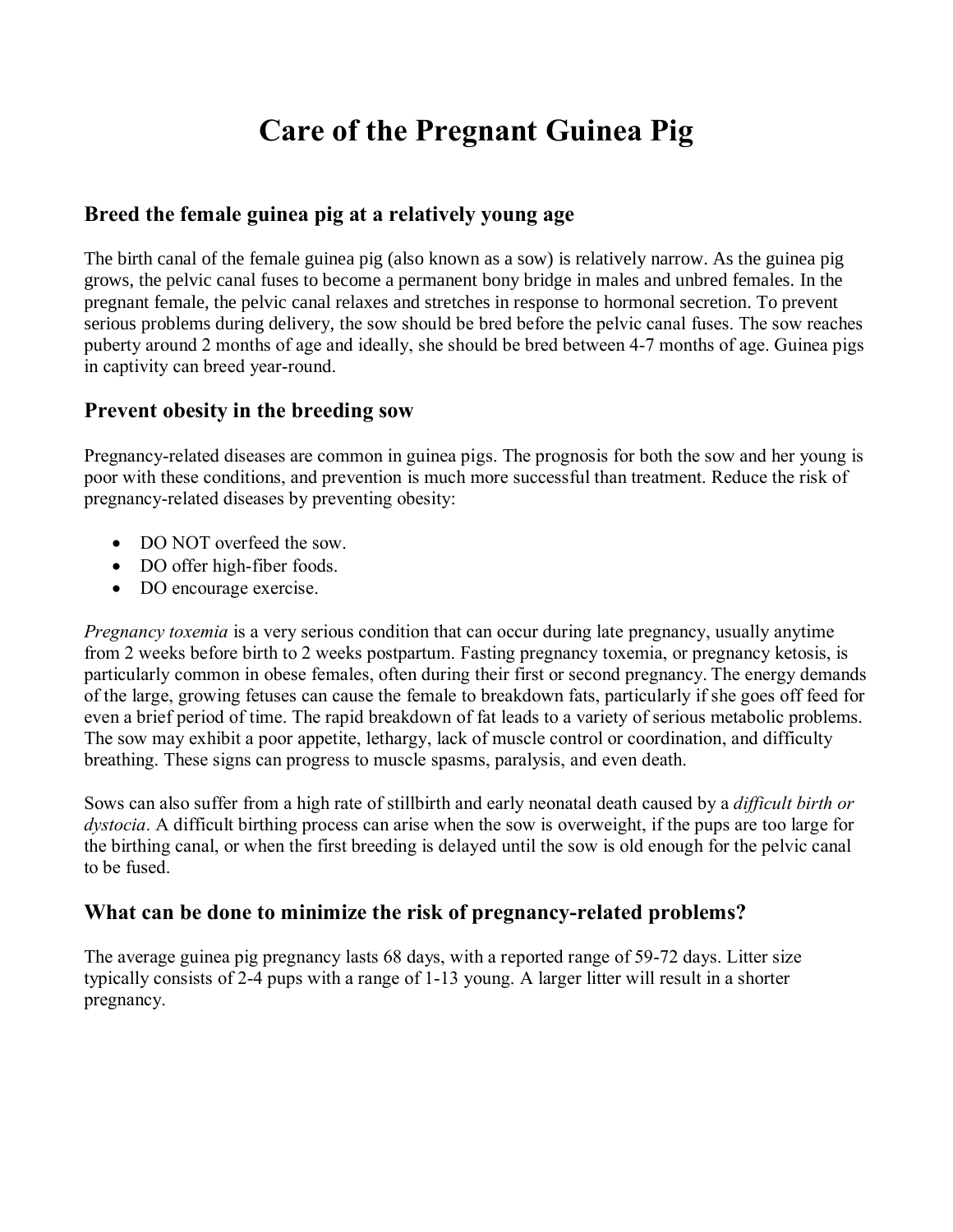*Continue to encourage exercise & prevent obesity to minimize the risk of problems in the pregnant sow.*

| Diet:   | DO ensure food and water is readily available and easily accessible.<br>DO supplement vitamin C.<br>DO provide adequate dietary calcium, especially during late pregnancy.<br>DO NOT change the diet or feeding routine during late pregnancy. |
|---------|------------------------------------------------------------------------------------------------------------------------------------------------------------------------------------------------------------------------------------------------|
|         | Exercise: DO provide adequate space and encourage exercise.                                                                                                                                                                                    |
| Stress: | DO minimize stress.<br>DO NOT make any changes in diet or housing during late pregnancy.                                                                                                                                                       |

Your veterinarian will want to evaluate the sow, particularly if her pregnancy is considered high risk. Your veterinarian will gently feel the belly and pelvis, and obtain x-rays to assess the size and number of fetuses and to evaluate the sow's pelvic canal. A normal open or unfused pelvis should be very distinct in late pregnancy. Your veterinarian may also want to perform ultrasound to determine if the fetuses are alive.

### **Closely monitor the sow during late pregnancy**

*Closely monitor the sow's appetite, attitude, and eliminations, particularly during late pregnancy when* obvious distension of the abdomen is observed. The pregnant sow can double her weight and her food consumption may triple. In late pregnancy, it can be difficult for the sow to move around so make sure she has easy access to food and water.

*Contact your veterinarian if any of these changes are observed:*

| Appetite:  | Your guinea pig's food intake is poor.                         |
|------------|----------------------------------------------------------------|
|            | Eliminations: Fecal droppings are absent or reduced in volume. |
| Attitude:  | The sow exhibits lethargy or lack of energy.                   |
| Discharge: | Bloody or discolored vaginal discharge is observed.            |

#### **The birthing process**

The time of delivery can often be difficult to predict in guinea pigs because the sow does not build a nest and because of the relatively long pregnancy. Birth can occur at any time of day, but often occurs at night. During the birthing process, the sow will squat down on all four limbs. The course of birth is normally very fast. An uncomplicated delivery usually takes about 30 minutes with an average of 3-5 minutes between pups. After the pup is born, the sow will lick the newborn and ingest the fetal membranes although young may be left unattended until the last pup is expelled. The placenta is passed once the last pup is born and it is normal for the sow, as well as any other guinea pigs in the enclosure, to ingest the placenta.